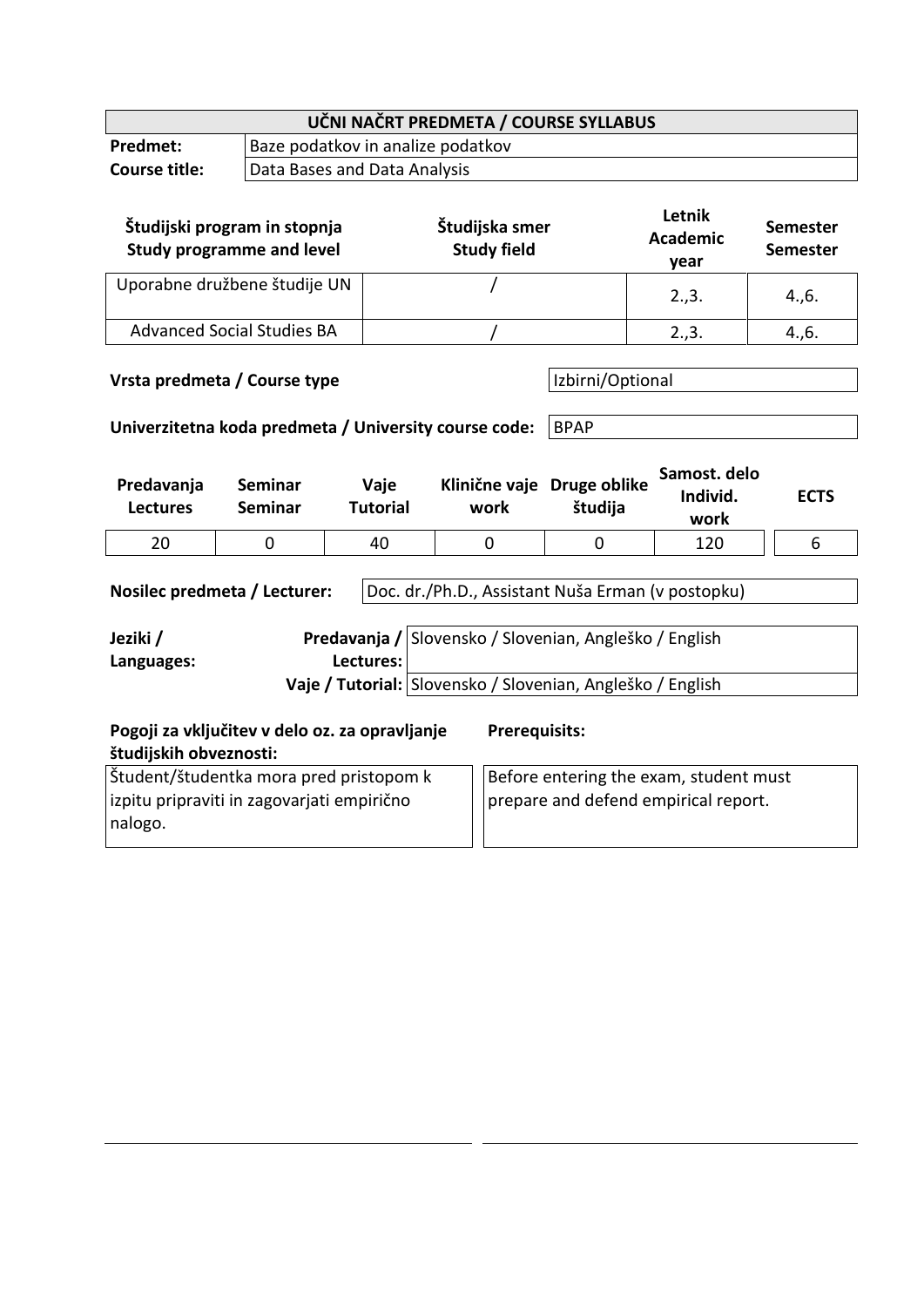- 1. UVOD:
	- namen in vsebina predmeta,
	- načini ocenjevana,
	- študijska literatura.
- 2. BAZE PODATKOV:
	- podatek, informacija: opredelitev,
	- vpliv informacijsko komunikacijske tehnologije na dostopnost podatkov,
	- baze podatkov v organizacijah (uporaba, organizacija, upravljanje, shranjevanje, transparentnost),
	- podatkovne baze in integracija.
- 3. NAČRTOVANJE PODATKOVNE BAZE:
	- življenjski cikel podatkov,
	- vzdrževanje podatkov.
- 4. ANALIZA UPORABNIKOVIH POTREB:
	- viri zajetja uporabnikovih potreb,
	- grafična predstavitev besednega opisa: odiagram pretoka podatkov (Data Flow Diagram),
		- oER model (Entity Relationship Model).
- 5. ER MODEL:
	- entiteta,
	- atribut,
	- entitetni tip.
	- kandidat za ključ,
	- povezava,
	- kardinalnost povezave.
- 6. PODATKOVNI MODELI:
	- hierarhični,
	- mrežni,
	- relaciiski.
	- večdimenzionalni,
	- objektni model podatkov in procesov.
- 7. PRETVORBA RELACIJSKE PODATKOVNE BAZE V RELACIJSKO SHEMO:
	- normalne forme,
	- direktna prevedba z upoštevanjem normalizacije.
- 8. VZPOSTAVITEV RAČUNALNIŠKE BAZE PODATKOV:
	- sistem za upravljanje podatkovnih baz,

### **Vsebina: Content (Syllabus outline):**

- 1. INTRODUCTION:
	- purpose and content of the course.
	- methods of assessment,
	- main readings.
- 2. DATA BASES:
	- data, information: definition,
	- impact of information and communication technology on data accessibility,
	- data bases in organizations (usage, organization, management, storage, transparency),
	- data bases and integration.
- 3. PLANNING A DATA BASE:
	- lifecycle of data,
	- data maintenance.
- 4. USER NEEDS ANALYSIS:
	- sources for capturing user needs,
	- graphical presentation of verbal description:
		- oData Flow Diagram,
		- oEntity Relationship Model (ER model).
- 5. ER MODEL:
	- entity,
	- attribute,
	- entity type,
	- candidate for key.
	- relation,
	- cardinality of relation.
- 6. DATA MODELS:
	- hierarchical,
	- network,
	- relational,
	- multidimensional,
	- object data and process model.
- 7. TRANSFORMATION OF RELATION DATA BASE TO RELATIONAL SCHEME:
	- normal forms,
	- direct transformation with normalization consideration.
- 8. COMPUTER DATA BASE ESTABLISHMENT:
	- data base management system,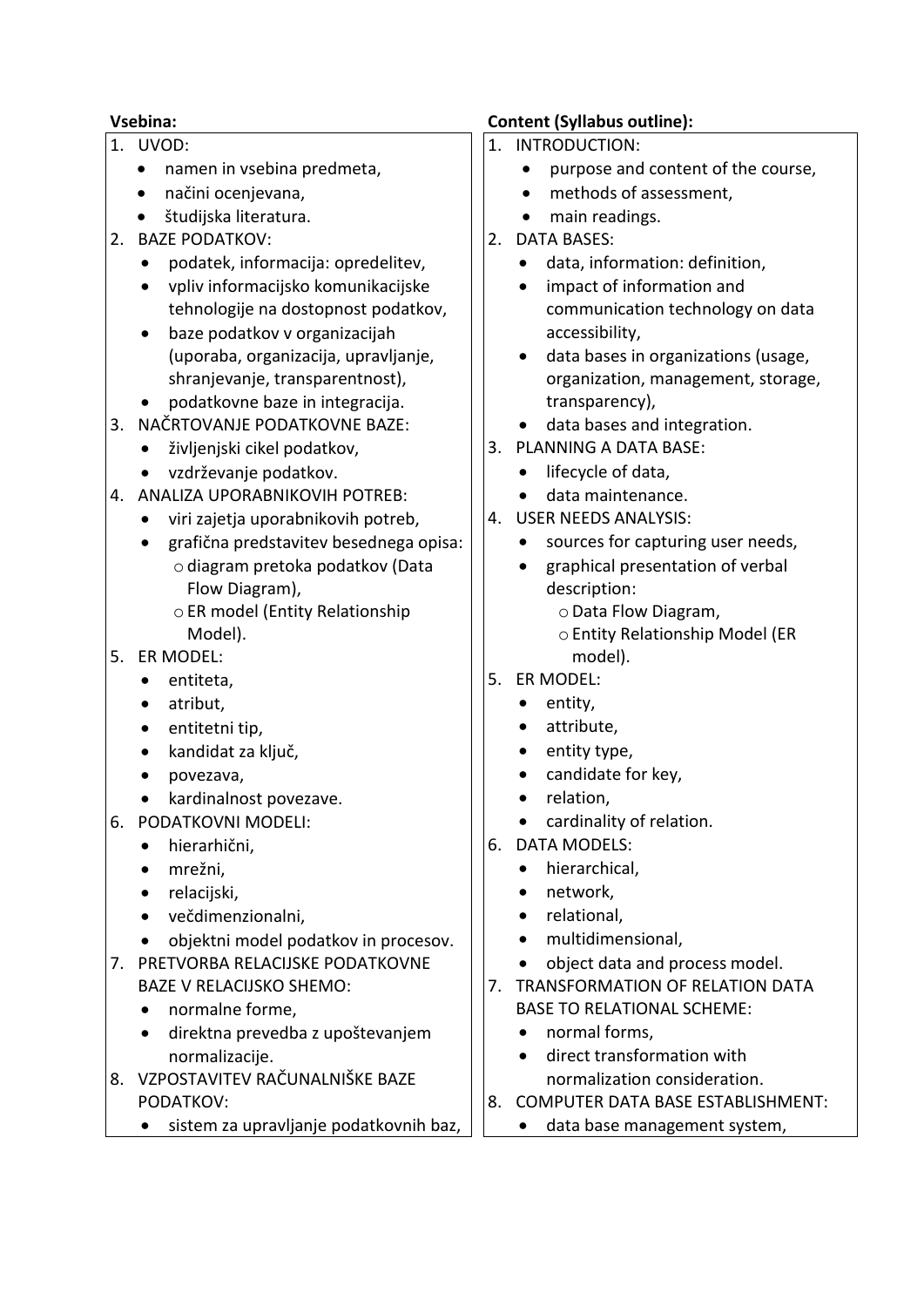- primer: MC Access.
- 9. POIZVEDOVANJE:
	- dostopanje do podatkov (relacijska algebra, jezik SQL, grafični način QBE):  $\circ$  SQL poizvedbe. oQBE poizvedbe

### 10. UPORABA PODATKOV V ORGANIZACIJI:

- zunanji podatkovni viri, zaščita podatkov, življenjska doba podatkov, vrste uporabnikov podatkovne baze,
- obrazci in poročila.
- example: MS Access.
- 9. QUERY:
	- access to data (relational algebra, SQL language, graphical mode QBE): o SQL queries,
		- oQBE queries.

### 10. USAGE OF DATA IN ORGANIZATION:

- external data sources, data protection, data life period, types of data base users,
- forms and reports.

## **Temeljni literatura in viri / Readings:**

- JAKLIČ, J. (2002): *Upravljanje in uporaba podatkov*. Ljubljana: Ekonomska fakulteta.
- KROENKE, D. in D.J. AUER (2010): *Database processing*. Harlow: Prentice Hall.
- INMON, W.H. (2005): *Building the data warehouse*. Indianapolis, Wiley.
- Dodatna literatura s strani nosilca / additional literature proposed by lecturer.

SPLOŠNE KOMPETENCE:

- poznavanje in razumevanje družbenih procesov ter sposobnost za njihovo analizo, sintezo in predvidevanje rešitev in njihovih posledic
- seznanjenost z raziskovalnimi metodami, postopki in procesi, sposobnost zbiranja in interpretiranja podatkov ter rezultatov raziskav
- sposobnost fleksibilne uporabe znanja v praksi
- sposobnost divergentnega mišljenja, kritičnega presojanja, ustvarjalnosti in premagovanja problemov

## PREDMETNO SPECIFIČNE KOMPETENCE

- sposobnost povezovanja koherentno obvladanega temeljnega znanja, pridobljenega pri obveznih predmetih, ter njegova uporaba v praksi
- razvoj veščin in spretnosti pri uporabi znanja na področju družbenih ved s pomočjo reševanja teoretičnih ali empiričnih problemov

# **Cilji in kompetence: Objectives and competences:**

GENERAL COMPETENCES:

- knowledge and understanding of social processes and the ability for their analysis, synthesis, foreseeing solutions and their consequences
- familiarity with research methods, procedures and processes, the capability of collecting and interpreting data and research results
- the ability of the flexible use of knowledge in practice
- the ability of divergent thinking, critical judgement, creativity and overcoming problems

## COURSE SPECIFIC COMPETENCES

- the ability to connect coherently collected knowledge attained from the mandatory courses and its application in practice
- the development of skills and abilities to apply knowledge in the field of social sciences by solving theoretical and empirical problems
- ability to use information and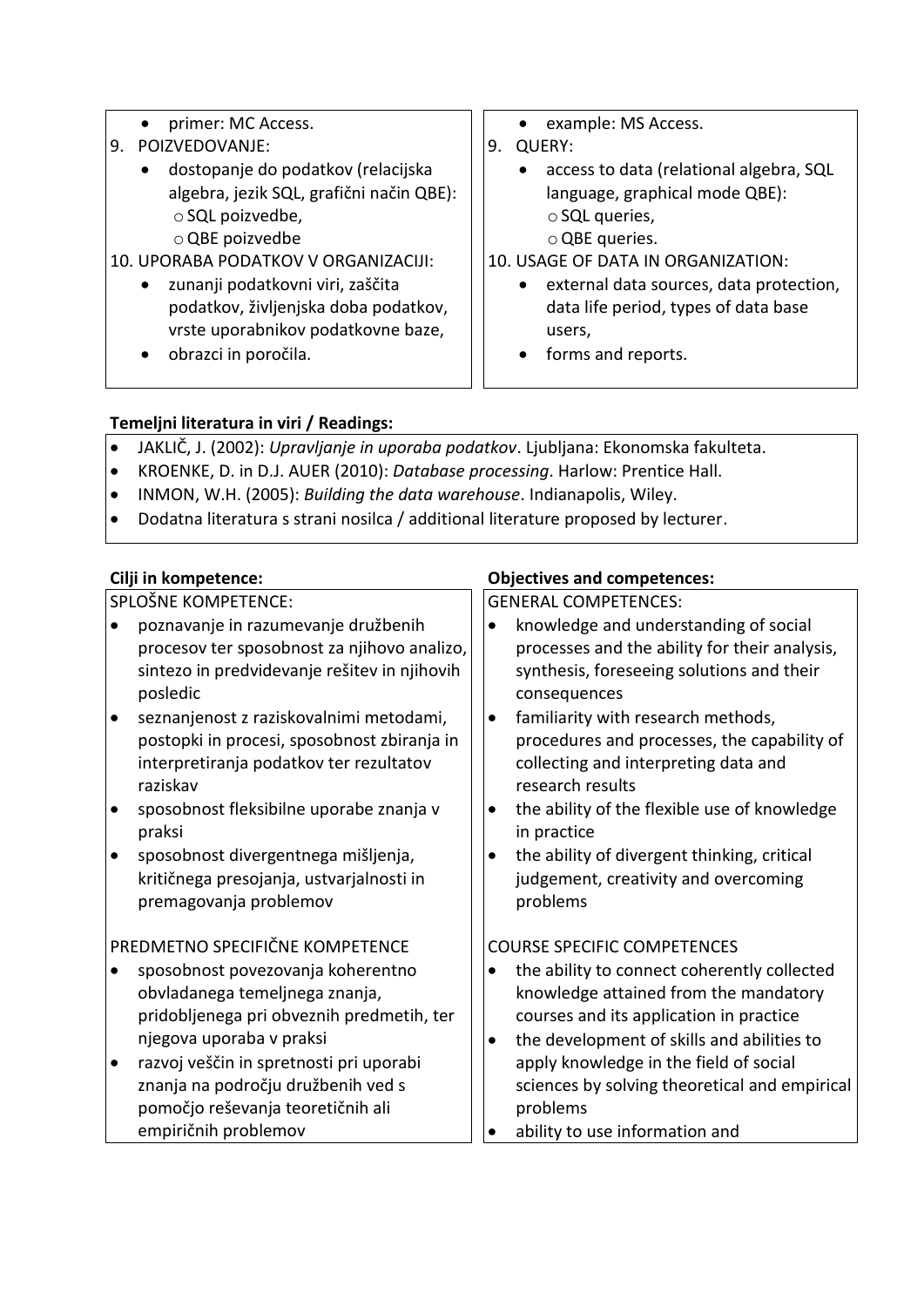| Predvideni študijski rezultati:<br><b>Intended learning outcomes:</b><br>Knowledge and understanding:<br>Znanje in razumevanje:<br>knowledge of fundamental concepts in data<br>poznavanje osnovnih pojmov na področju<br>$\bullet$<br>baz podatkov,<br>bases domain,<br>razumevanje dejavnikov, ki so vplivali na<br>understanding of factors which have<br>$\bullet$<br>$\bullet$<br>influenced the development of data bases,<br>razvoj baz podatkov,<br>knowledge and understanding of the role of<br>poznavanje in razumevanje vloge baz<br>$\bullet$<br>$\bullet$ |
|-------------------------------------------------------------------------------------------------------------------------------------------------------------------------------------------------------------------------------------------------------------------------------------------------------------------------------------------------------------------------------------------------------------------------------------------------------------------------------------------------------------------------------------------------------------------------|
|                                                                                                                                                                                                                                                                                                                                                                                                                                                                                                                                                                         |
|                                                                                                                                                                                                                                                                                                                                                                                                                                                                                                                                                                         |
|                                                                                                                                                                                                                                                                                                                                                                                                                                                                                                                                                                         |
|                                                                                                                                                                                                                                                                                                                                                                                                                                                                                                                                                                         |
|                                                                                                                                                                                                                                                                                                                                                                                                                                                                                                                                                                         |
|                                                                                                                                                                                                                                                                                                                                                                                                                                                                                                                                                                         |
|                                                                                                                                                                                                                                                                                                                                                                                                                                                                                                                                                                         |
| databases in organizations,<br>podatkov v organizacijah,                                                                                                                                                                                                                                                                                                                                                                                                                                                                                                                |
| knowledge of the process of data base<br>poznavanje procesa načrtovanja baz<br>$\bullet$<br>$\bullet$<br>podatkov,<br>planning,                                                                                                                                                                                                                                                                                                                                                                                                                                         |
| razumevanje in poznavanje analitičnega<br>understanding and knowledge of analytical<br>$\bullet$<br>$\bullet$                                                                                                                                                                                                                                                                                                                                                                                                                                                           |
| pristopa k analizi podatkovnih baz,<br>approach to data base analysis, especially<br>predvsem s pomočjo ER modela,<br>using ER model,                                                                                                                                                                                                                                                                                                                                                                                                                                   |
| razumevanje izgradnje relacijske sheme za<br>understanding of relational scheme building<br>$\bullet$<br>$\bullet$                                                                                                                                                                                                                                                                                                                                                                                                                                                      |
| vzpostavitev podatkovne baze,<br>to establish a data base,                                                                                                                                                                                                                                                                                                                                                                                                                                                                                                              |
| understanding and knowledge of the<br>razumevanje in poznavanje pojma<br>$\bullet$<br>٠                                                                                                                                                                                                                                                                                                                                                                                                                                                                                 |
| poizvedba ter njena uporaba pri analizi<br>concept inquiry and its usage in data<br>podatkov,<br>analysis,                                                                                                                                                                                                                                                                                                                                                                                                                                                              |
| poznavanje praktičnih vidikov uporabe<br>knowledge of practical views of data bases<br>$\bullet$<br>$\bullet$                                                                                                                                                                                                                                                                                                                                                                                                                                                           |
| podatkovnih baz v organizacijah.<br>application in organizations.                                                                                                                                                                                                                                                                                                                                                                                                                                                                                                       |
|                                                                                                                                                                                                                                                                                                                                                                                                                                                                                                                                                                         |
|                                                                                                                                                                                                                                                                                                                                                                                                                                                                                                                                                                         |

| Metode poučevanja in učenja: |                                               |           | Learning and teaching methods:              |  |
|------------------------------|-----------------------------------------------|-----------|---------------------------------------------|--|
|                              | Predavanja z aktivno udeležbo študentov       |           | Lectures with active participation of       |  |
|                              | (razlaga snovi, pogovori, vprašanja, primeri, |           | students (explanation, discussion,          |  |
|                              | reševanje problemov),                         |           | questions, examples, problem solving),      |  |
|                              | Vaje (delo na osebnem računalniku, prenos     | $\bullet$ | Tutorial (work on personal computers,       |  |
|                              | teorije v prakso, delo s programom MS         |           | transfer of theory to practicem, work with  |  |
|                              | Access),                                      |           | program MS Access),                         |  |
|                              | Konzultacije (pogovori, dodatna razlaga,      | $\bullet$ | Consultation (discussion, additional        |  |
|                              | obravnava specifičnih vprašanj).              |           | explanation, dealing with specific issues). |  |